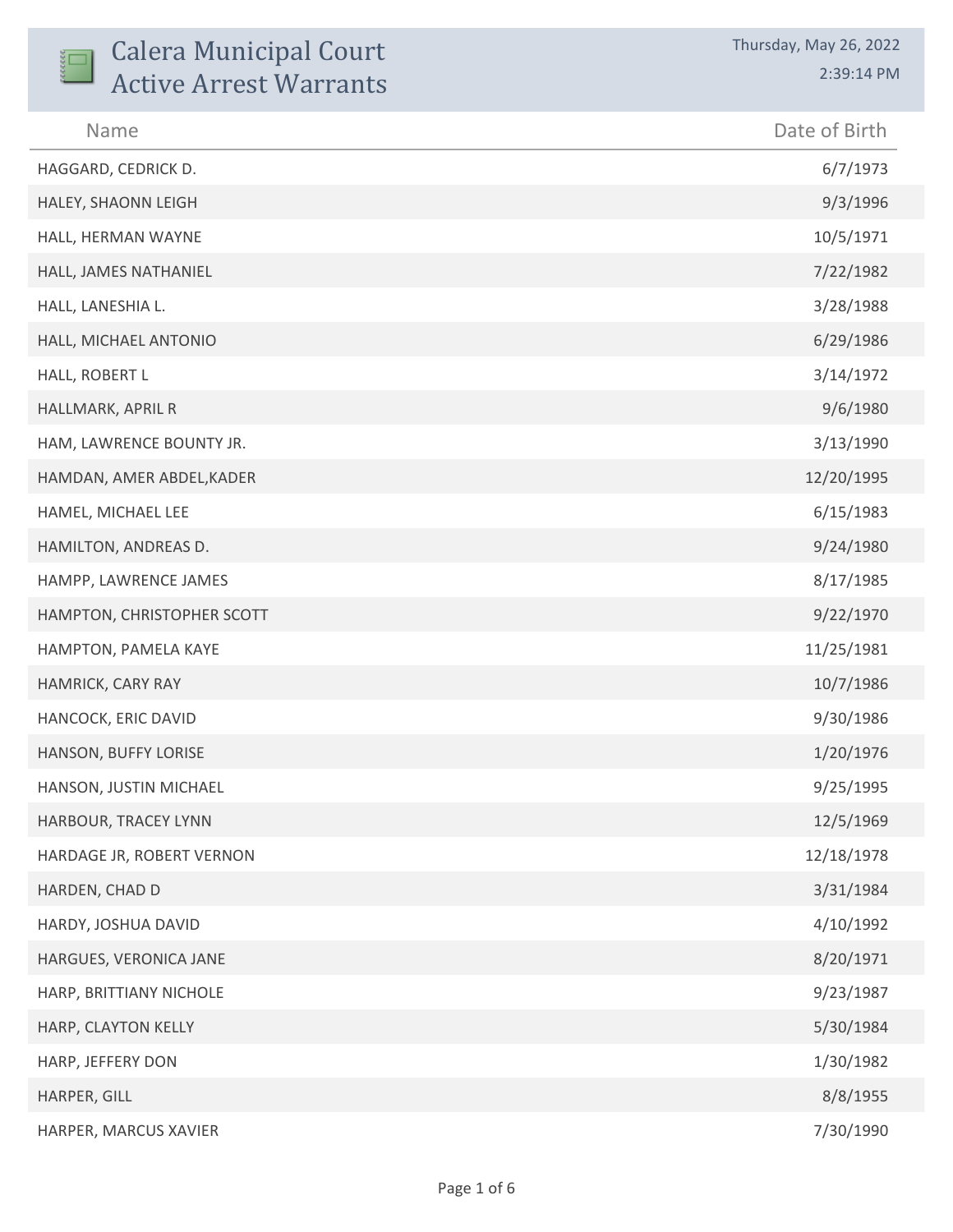| Name                        | Date of Birth |
|-----------------------------|---------------|
| HARRELL, MITTIE LANETTE     | 7/22/1981     |
| HARRING, NICOLE MARIE       | 10/30/1975    |
| HARRINGTON, JERRY WAYNE     | 7/21/1954     |
| HARRIS, ALVIN LEE           | 6/12/1969     |
| HARRIS, CALVIN DWAN         | 10/28/1981    |
| HARRIS, MARCUS BRANDON      | 6/27/1987     |
| HARRIS, MICHAEL EUGENE      | 12/29/1969    |
| HARRIS, MITCHELL            | 1/31/1962     |
| HARRIS, RICHARD DELL HENRY  | 11/18/1984    |
| HARRIS, RODNEY JOE          | 2/17/1966     |
| HARRISON, RICHARD DEAN      | 1/13/1974     |
| HART, MARSHA L.             | 1/20/1972     |
| HART, RICHARD ANTHONY       | 3/19/1990     |
| HART, ROBERT LEE            | 4/4/1981      |
| HART, RYAN DANIEL           | 7/27/1987     |
| HART, ZANE LEE              | 6/9/1993      |
| HARVEY, BLAKE D.            | 12/5/1987     |
| HARVEY, KATELYN MICHELLE    | 12/30/1994    |
| HARVILLE, CHUCK D.          | 1/16/1956     |
| HARWELL, JAMES EARL         | 8/5/1981      |
| HASTY, COREY ALLEN          | 7/25/1988     |
| HATCHER, MICHAEL LEE        | 12/14/1980    |
| HATHCOCK, DAVID ANTHONY     | 2/28/1980     |
| HAUPERT JR, KENNETH CHARLES | 1/12/1980     |
| HAVENER, MICHAEL FLOYD      | 1/9/1986      |
| HAWKINS, NANCY RUTH         | 2/23/1963     |
| HAWORTH, DALE EMMETT        | 12/26/1941    |
| HAYDEN, DREW                | 11/24/1997    |
| HAYDEN, SCOTT               | 6/5/2001      |
| HAYES, ASHLEY COLLEEN       | 10/16/1990    |
| HAYES, THOMAS ALAN          | 4/27/1991     |
| HAYNES, CHRISTOPHER F.      | 3/28/1992     |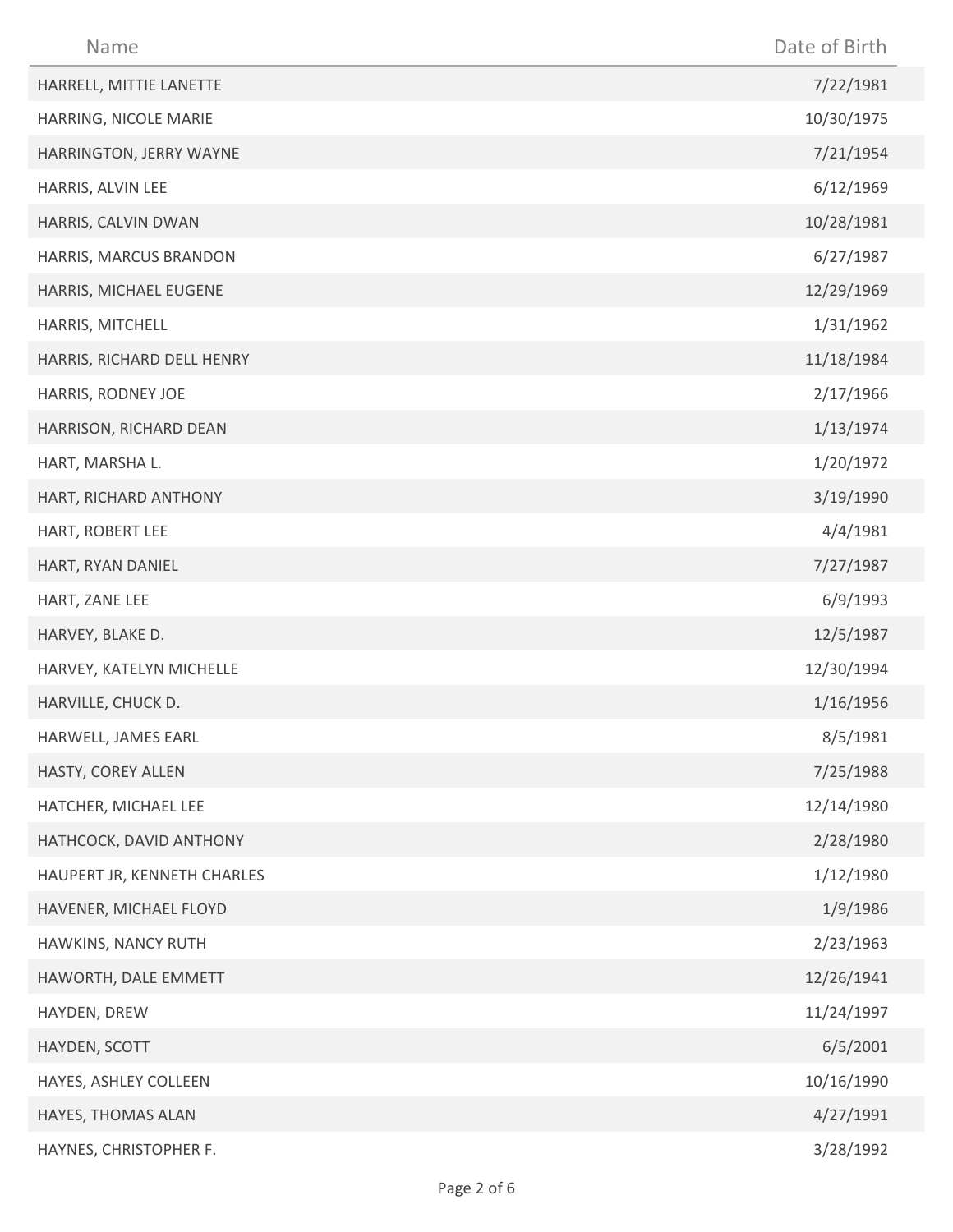| Name                          | Date of Birth |
|-------------------------------|---------------|
| HAYS, SUSAN J                 | 7/18/1985     |
| HEANU, KENJI                  | 2/2/1973      |
| HEARD, HAROLD CLINTON         | 3/17/1972     |
| HEATH, REAGON LEE NICOLE      | 12/21/1994    |
| HEATHER, GENEA MARIE          | 7/5/1968      |
| HEBB, RONNELL                 | 5/21/1989     |
| HEBERT, DYLON ISSIAH          | 7/18/1997     |
| HECTOR, SANTANA ROJAS         | 10/1/1991     |
| HELFAND, SARAH ANNE           | 6/19/1992     |
| HELTON, JUSTIN WADE           | 7/27/1985     |
| HENDERSON, ASHLEY MARIE       | 12/14/1990    |
| HENDERSON, JOHNNY D.          | 9/3/1966      |
| HENDERSON, LEROY C.           | 2/13/1989     |
| HENDERSON, MIHIA LA-JOI       | 1/29/1981     |
| HENDRICKS, CHRISTOPHER TRAVIS | 8/29/1985     |
| HENDRICKSON, JAMI LEEANN      | 12/6/1979     |
| HENDRIX, MONTANA SKYE         | 3/13/1998     |
| HENDRIX, RONORDRICK RAEMON    | 2/8/1988      |
| HENRY, SHANE                  | 2/15/2005     |
| HENSHAW, WENDY                | 7/25/1968     |
| HENSON, SHELIA                | 9/24/1964     |
| HERD, CHRISTIAN CLAYTON       | 2/4/1992      |
| HERIBERTO, MENDEZ-GARCIA      | 4/10/1971     |
| HERNANDEZ CASTELLANOS, EMILIO | 1/26/1985     |
| HERNANDEZ GARCIA, MOISES      | 4/18/1991     |
| HERNANDEZ MATIAS, GUSTAVO     | 7/30/1992     |
| HERNANDEZ, AQOINO             | 9/15/1972     |
| HERNANDEZ, DE MILLIAN         | 10/12/1965    |
| HERNANDEZ, DELREAL CARLOS     | 9/26/1973     |
| HERNANDEZ, EYKER C.           | 4/29/1986     |
| HERNANDEZ, GLORIA CANTU       | 8/1/1971      |
| HERNANDEZ, IMILIO             | 1/26/1985     |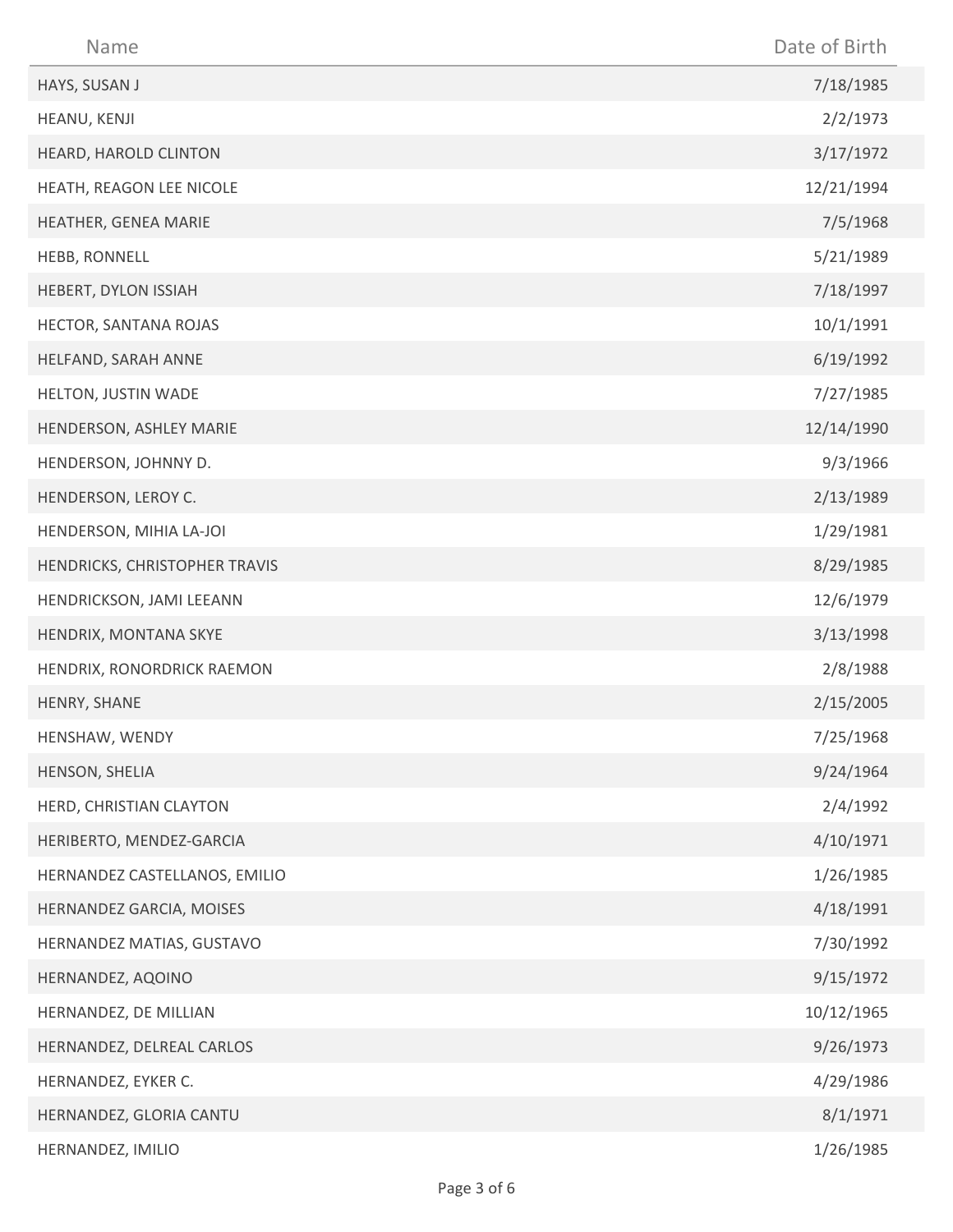| Name                          | Date of Birth |
|-------------------------------|---------------|
| HERNANDEZ, IRVING GUZMAN      | 5/28/1984     |
| HERNANDEZ, JILLIAN TAYLOR     | 8/4/1998      |
| HERNANDEZ, JOSE LUSSOTO       | 5/4/1985      |
| HERNANDEZ, JUAN               | 4/27/1978     |
| HERNANDEZ, MIGUEL QNGEL       | 9/28/1983     |
| HERNANDEZ, MINDY SHAE         | 8/5/1992      |
| HERNANDEZ, TERESA M.          | 8/30/1977     |
| HERNANDEZ-RODRIGUEZ, RENE     | 10/8/1968     |
| HERNANDEZ-SOTO, MARVIN D.     | 6/17/1994     |
| HERNANDEZ-VELASQUEZ, DAVID    | 8/24/1979     |
| HERRERA, DANIEL               | 2/17/1990     |
| HERRERA, EDGAR SALOME         | 3/14/1992     |
| HESTER, DAVID TANNER          | 11/13/1991    |
| HESTER-BALL, MARCHAY DE LISYA | 12/5/1997     |
| HIBDON, BILLY DANIEL          | 4/9/1985      |
| HICKEY, SANDY ELIZABETH       | 11/9/1981     |
| HICKMAN, MICHAEL ANTHONY      | 6/25/1985     |
| HICKS, FRANKLIN EUGENE        | 1/14/1948     |
| HICKS, KYRTRICK KERNARD       | 1/31/1965     |
| HICKS, LAUREN ASHLEY          | 6/21/1986     |
| HIDIC, AMIRA                  | 6/12/1986     |
| HIGGANS, DEBORAH ELAINE       | 4/19/1973     |
| HIGH, VERONICA ROCHELLE       | 6/25/1982     |
| HIGHTOWER, TRACY DION         | 7/11/1976     |
| HILL, CHRISTOPHER E.          | 2/16/1973     |
| HILL, ERIC DALE               | 7/7/1977      |
| HILL, FREDRICK JAMES          | 3/7/1962      |
| HILL, JOHN HAFER              | 7/29/1975     |
| HILL, MARIELLA                | 10/4/1953     |
| HILL, WILLIAM MARK JR         | 9/13/1986     |
| HINTON, TIFFANY MASHUN        | 6/2/1984      |
| HISE, BRYAN DAVID             | 2/27/1970     |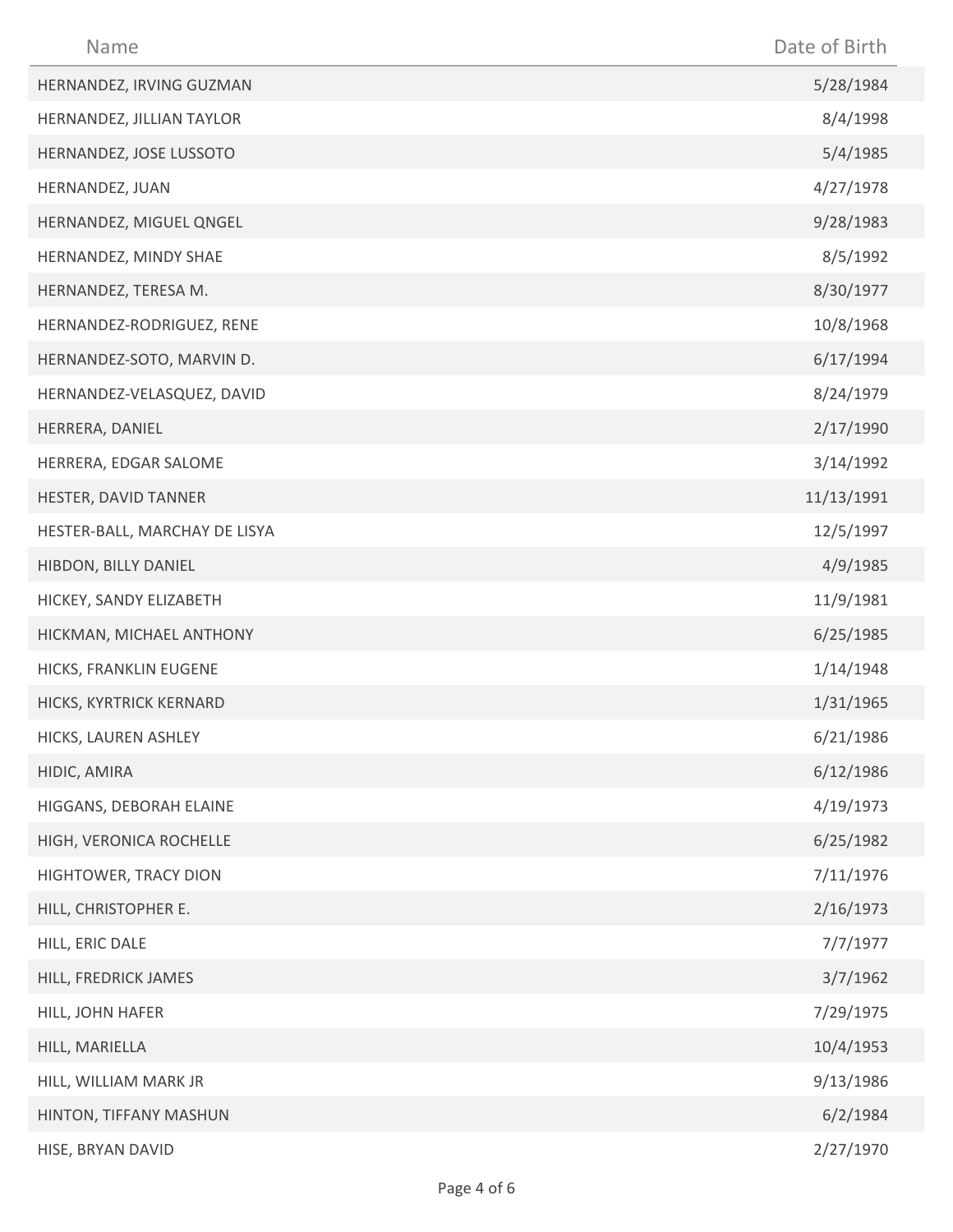| Name                     | Date of Birth |
|--------------------------|---------------|
| HOAGLEN, DAVID A.        | 11/11/1974    |
| HOAGLEN, DEBORAH K.      | 10/30/1954    |
| HODGES, STONEY RAY       | 2/25/1981     |
| HOFFMAN, BRUCE JAMES     | 1/7/1985      |
| HOFFMAN, JOELLA L.       | 5/12/1969     |
| HOGAN, CALEB DENZEL      | 7/28/1992     |
| HOLADAY, NIKKI N.        | 2/21/1986     |
| HOLDER, FREDRICK WILLIAM | 9/22/1966     |
| HOLLEN, GARY DON         | 3/18/1964     |
| HOLLEY JR, PAUL DALE     | 7/11/1977     |
| HOLLEY, BETHANY          | 9/10/2002     |
| HOLLIE, DONALD RAY       | 8/8/1966      |
| HOLLINS, EARLINE         | 9/4/1957      |
| HOLMES, BRODERICK KEITH  | 11/19/1974    |
| HOLMES, CHARLES CASEY    | 11/11/1986    |
| HOLMES, CHRISTOPHER M.   | 11/8/1977     |
| HOLMES, LYNDA JANINE     | 11/10/1981    |
| HOLMES, QUENTIN C.       | 4/21/1989     |
| HOLSTINE, JUSTIN RANDALL | 12/24/1979    |
| HONEYCUTT, BOBBIE RANAY  | 5/29/1991     |
| HONEYCUTT, DANA DYLAN    | 4/29/1988     |
| HOOKS, BYRON GERARDO     | 7/21/1988     |
| HOPWOOD, GREGG DEAN      | 10/23/1963    |
| HORMAN, JESSIKA JAIMAH   | 3/1/1994      |
| HORNER, TENESHA J.       | 11/18/1974    |
| HORVATIN, TRISTAN        | 9/14/1983     |
| HOUSTON, CESSNA SCATESE  | 9/30/1973     |
| HOWARD, CHRISTOPHER J.   | 6/29/1988     |
| HOWARD, JEFFREY A        | 4/6/1971      |
| HOWE, JESSICA LEEANN     | 1/3/1993      |
| HUBBARD, DERRICK TERRELL | 9/2/1989      |
| HUBBARD, MONDREYKIEH A.  | 8/31/1985     |